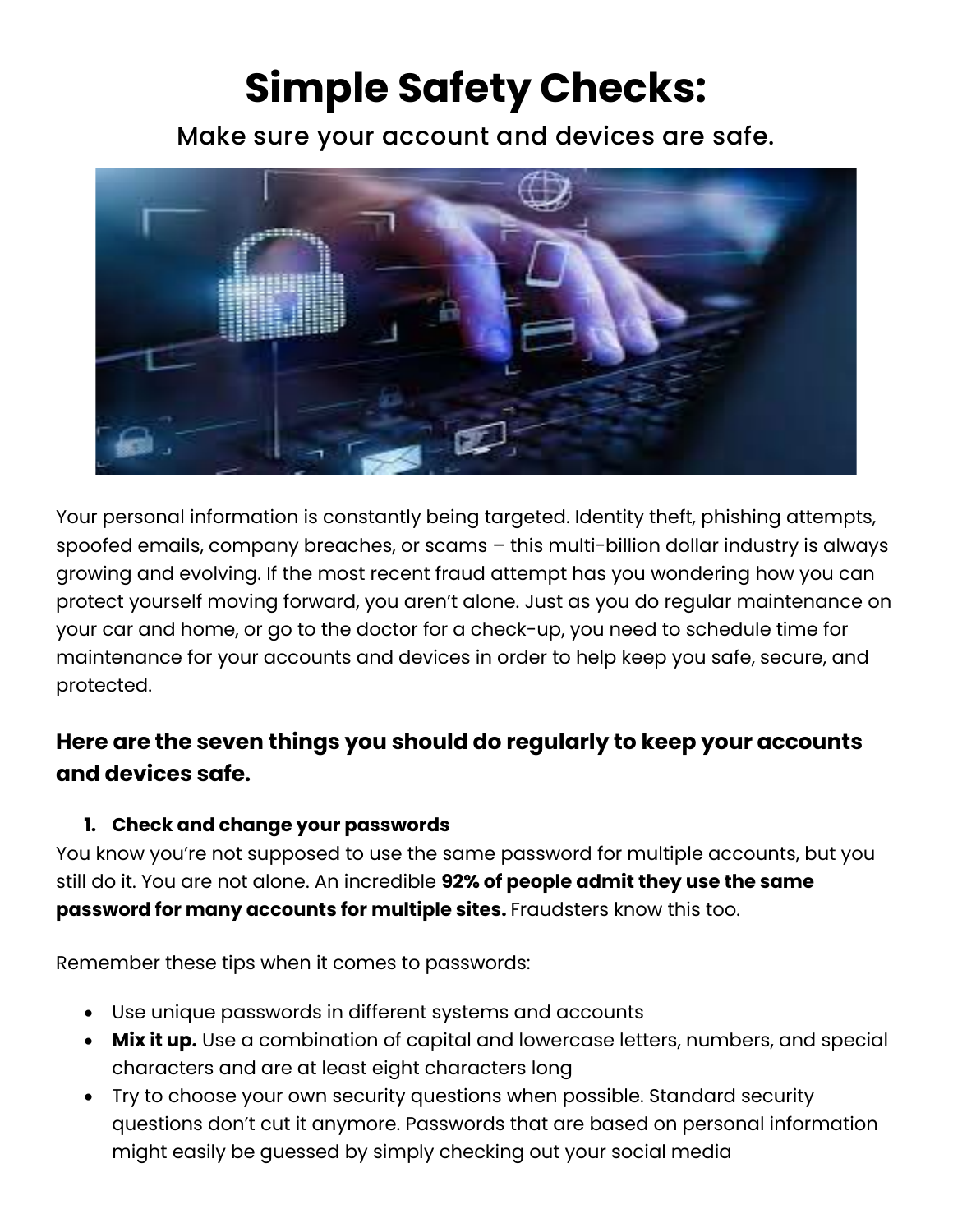- Develop mnemonics such as passphrases and acronyms for remembering complex passwords
- **Don't leave your passwords on sticky notes** attached to your monitor or under your keyboard. You don't leave your house key under your mat anymore (hopefully) because the bad guys look there first. It's the same philosophy here. If you must write them down, keep them hidden, preferably locked away somewhere separate from your computer or mobile device.

## **2. Check your activity and check it often**

This isn't just about looking at your financial transactions, but all of your online logins. The specifics vary from service to service, but you can view your most recent logins and devices where your account has been authorized. This is important in being able to find (and block) any devices you don't recognize.

In some apps and services, you can **enable alerts (typically via text or email)** that get activated whenever you or someone else logs in on a new device.

Cheney Federal Credit Union provides tools like our mobile app, online banking, and text banking to view new transactions and charges. CFCU's VISA debit and credit cards are monitored for fraudulent activity and might reach out to you if fraud is suspected.

Creating alerts to notify you about important transactions is just one of the services CFCU offers.

### **3. Check your connected apps**

You know that pop-up that magically appears when you log into your account online? The one that conveniently asks if you want it to 'remember' your password? It may be super handy but just consider if that awesome password manager were to be hacked.

**Third-party apps and add-ons are inherently dangerous** and you're fine to keep using them, just proceed with caution.

#### **4. Check what's running on your computer**

Task Manager (search for it in the taskbar on Windows) and Activity Monitor (search for it in Spotlight on macOS) will give you a list of everything in memory on your system – run a quick web search on anything you don't understand and do the same for any browser plug-ins and add-ons you either don't remember installing or no longer have any need for. This will probably help speed up your computer from being bogged down with apps as well.